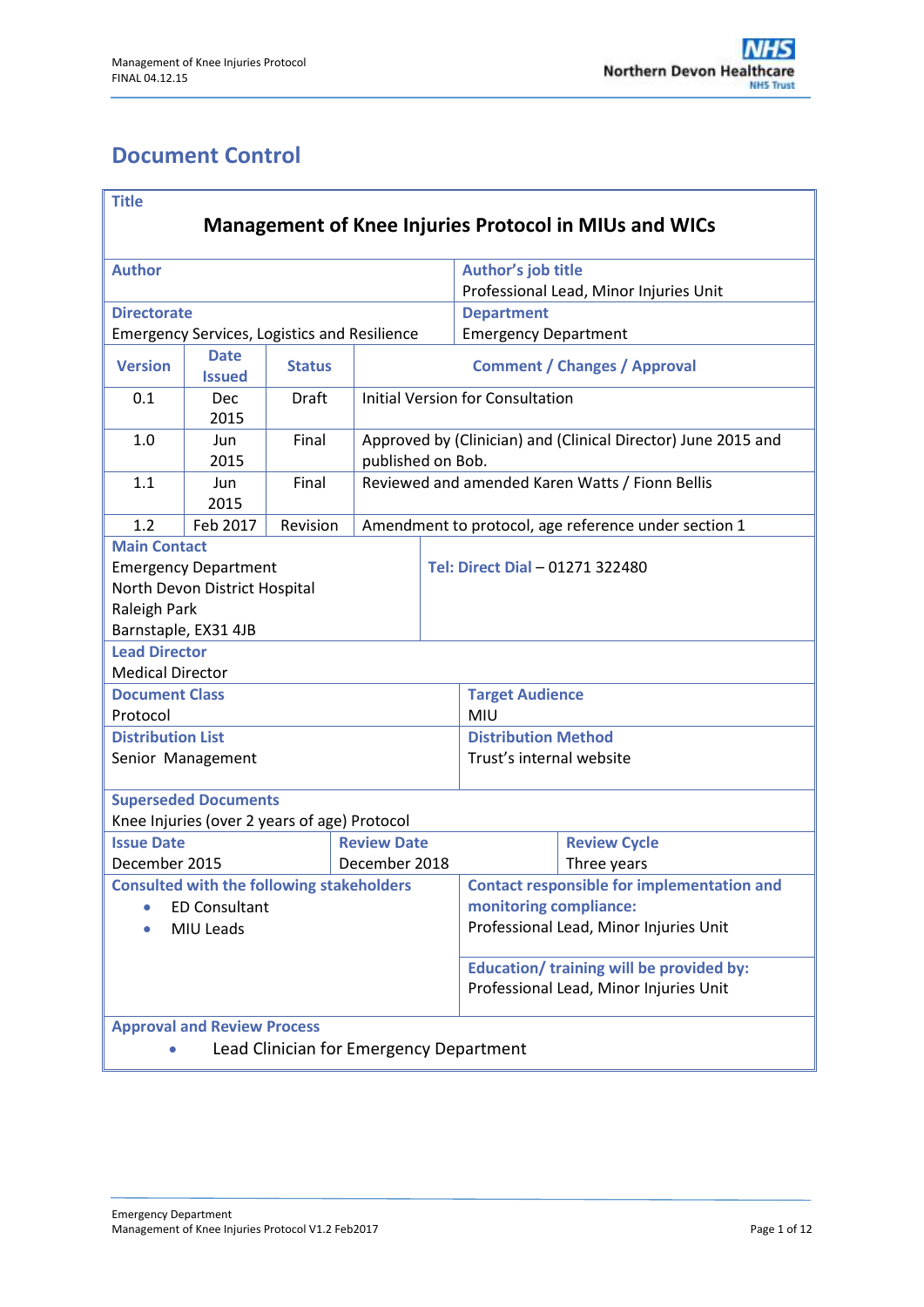| <b>Local Archive Reference</b>                        |                                                |  |  |  |  |
|-------------------------------------------------------|------------------------------------------------|--|--|--|--|
| G:\Policies and Protocols                             |                                                |  |  |  |  |
| <b>Local Path</b>                                     |                                                |  |  |  |  |
| MIU                                                   |                                                |  |  |  |  |
| Filename                                              |                                                |  |  |  |  |
| Knee Injuries (over 2 years of age) Protocol V1.2     |                                                |  |  |  |  |
| <b>Policy categories for Trust's internal website</b> | <b>Tags for Trust's internal website (Bob)</b> |  |  |  |  |
| $ $ (Bob)                                             | <b>MIU</b>                                     |  |  |  |  |
| MIU                                                   |                                                |  |  |  |  |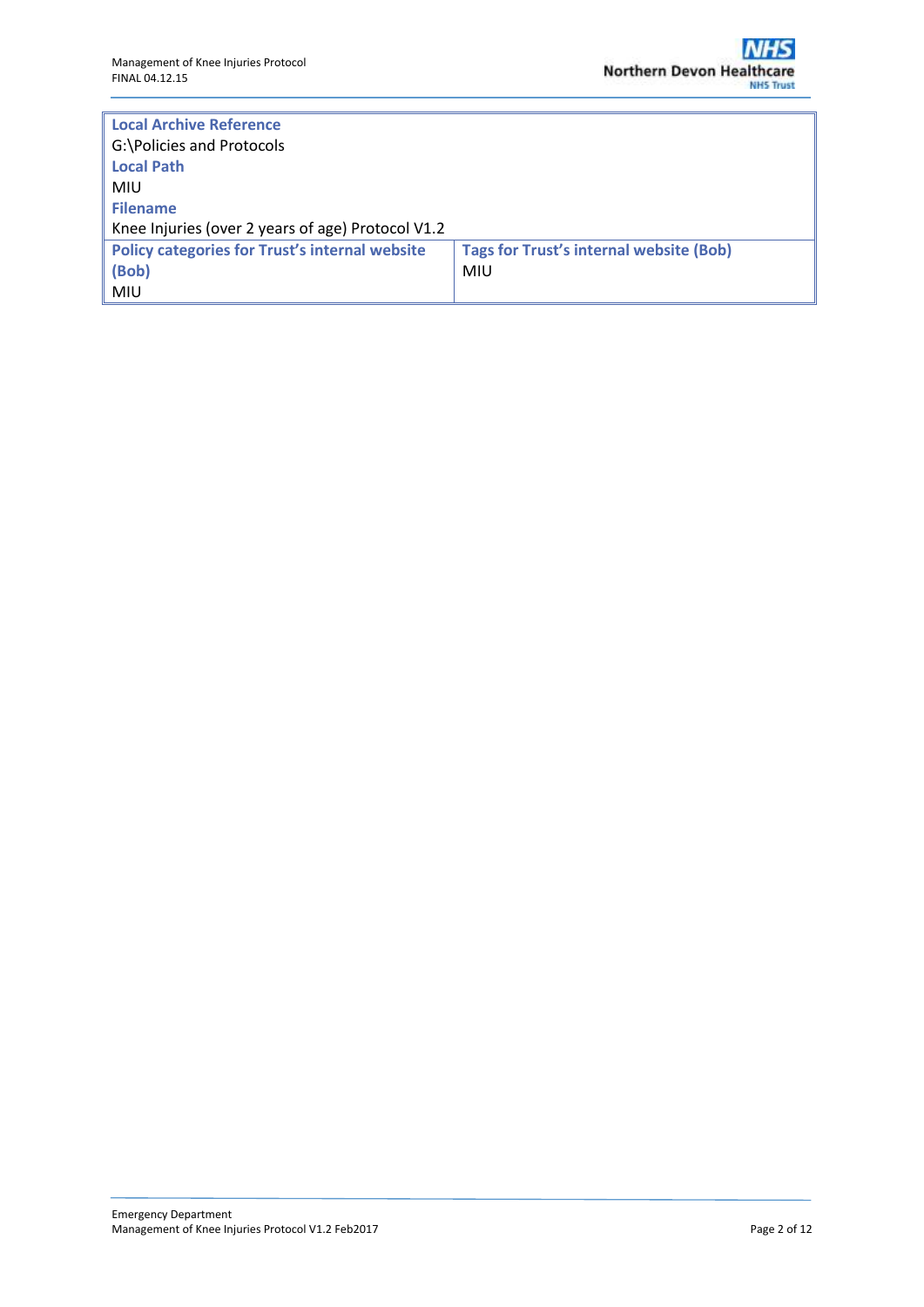#### $2.$ **Contents**

| APPENDIX A - Essential Documentation for All Patients Attending Unit or Centre  10 |  |  |
|------------------------------------------------------------------------------------|--|--|
| APPENDIX B - Essential Documentation for All Patients Attending Unit or Centre 11  |  |  |
|                                                                                    |  |  |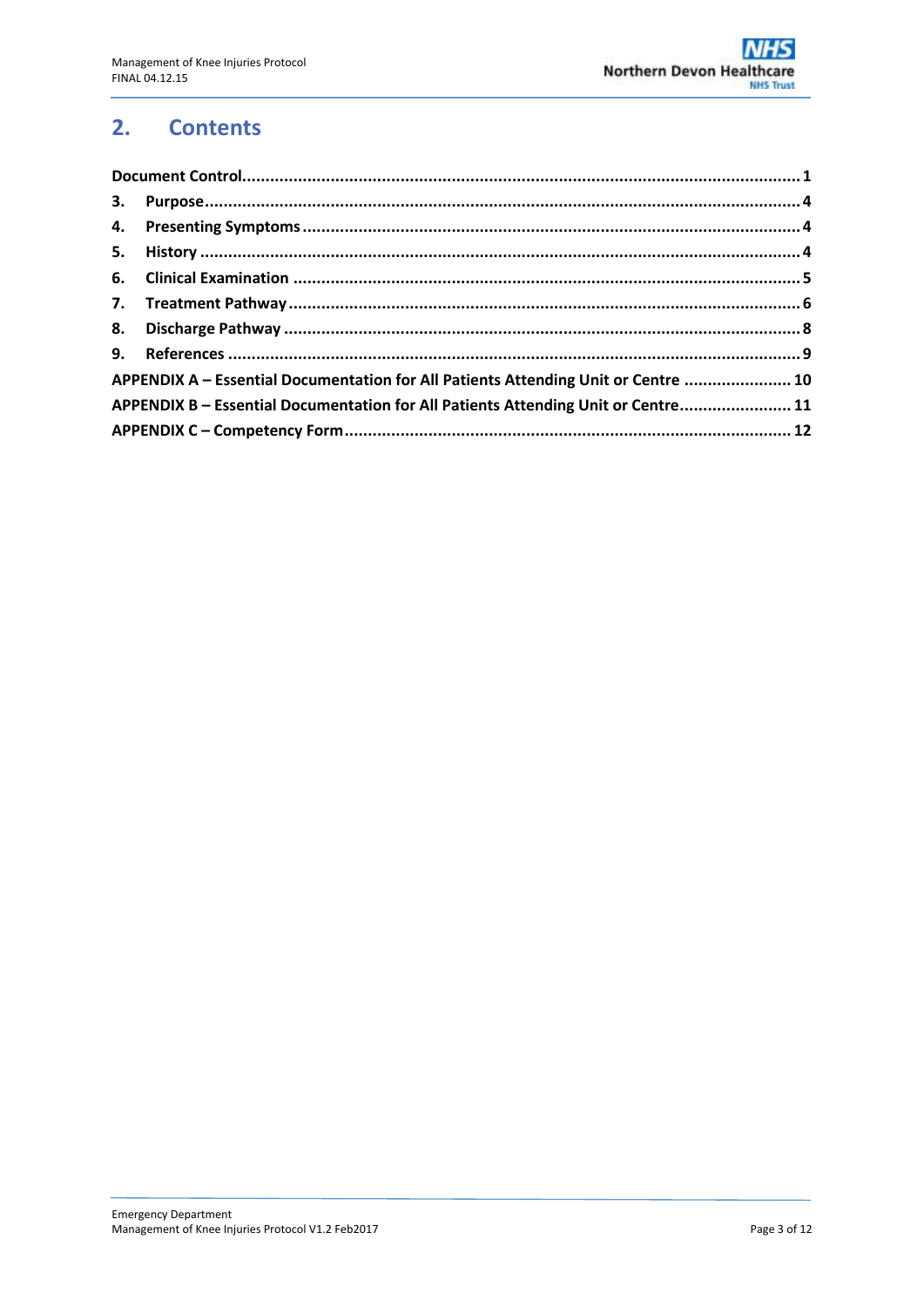### <span id="page-3-0"></span>**3. Purpose**

**3.1.** This Protocol is for the use by staff employed by Northern Devon Healthcare Trust who have achieved the agreed clinical competencies to work under this protocol. The **protocol** is for all patients in the Walk-In Centres and for patients over two years old in the MIUs. Any child under this age must be referred to a GP.

### <span id="page-3-1"></span>**4. Presenting Symptoms**

| Swelling                 |  |  |  |  |
|--------------------------|--|--|--|--|
| Loss of function         |  |  |  |  |
| Deformity / Dislocation  |  |  |  |  |
| Pain                     |  |  |  |  |
| <b>Bruising</b>          |  |  |  |  |
| Erythema                 |  |  |  |  |
| Inability to weight bear |  |  |  |  |
| Warmth                   |  |  |  |  |
| Inflammation             |  |  |  |  |
| Pyrexia                  |  |  |  |  |
| Wounds                   |  |  |  |  |
| Abnormal gait            |  |  |  |  |
|                          |  |  |  |  |

### <span id="page-3-2"></span>**5. History**

### **5.1. Refer to protocol for History taking and Clinical Documentation.**

Document a full history, including:

- Mechanism of injury to include:
- Valgus / varus stress
- Twisted flexed knee
- Forced flexion or hyperextension
- Dashboard impact
- **•** Immediate swelling
- **Swelling over several hours**
- Locking of knee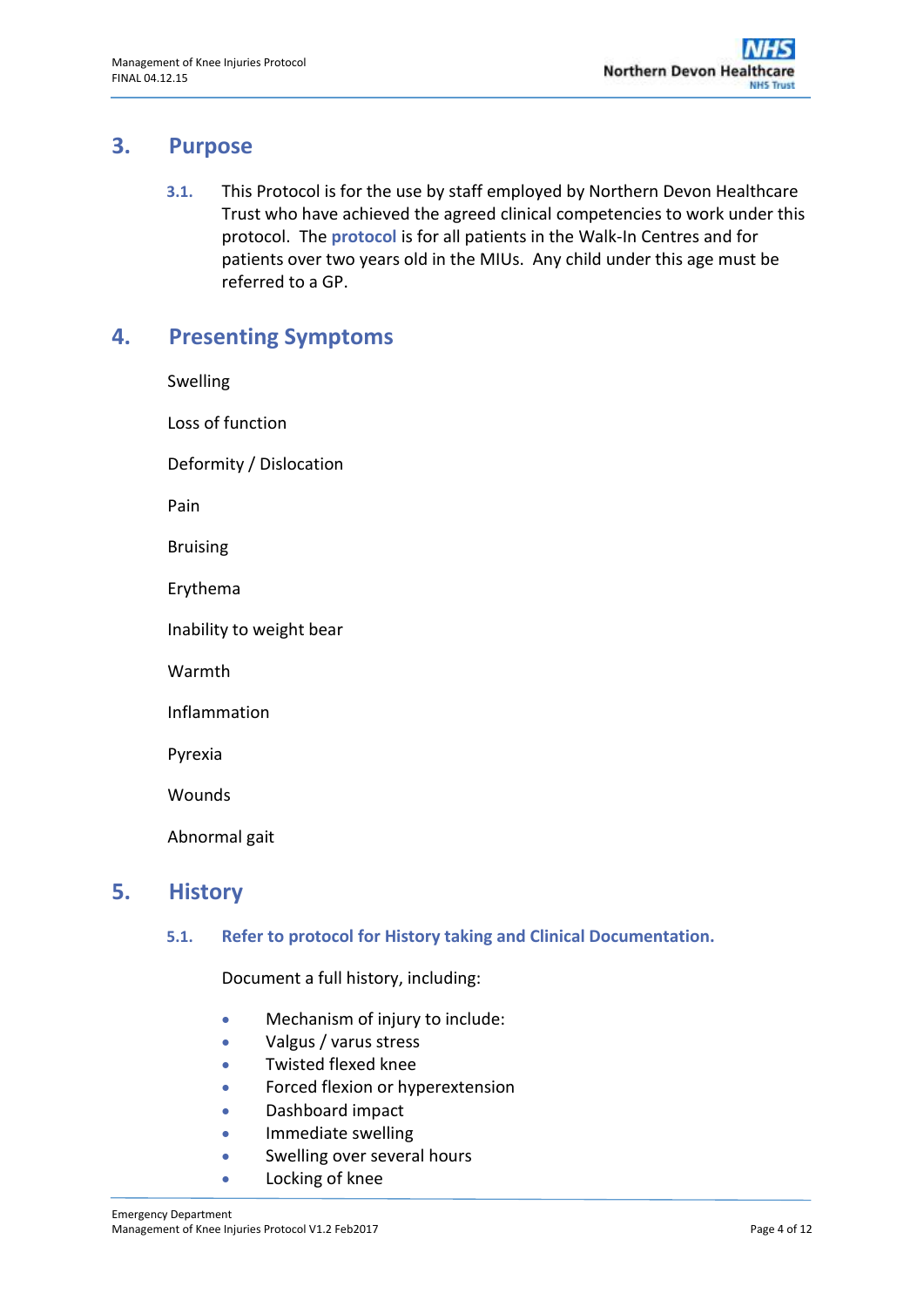- Knee giving way
- Previous knee injuries and surgery
- **•** Tetanus status if wound present
- Anti-coagulant therapy refer to medical practitioner for advice
- Any self-care measures

## <span id="page-4-0"></span>**6. Clinical Examination**

**Look:**

- Observe gait
- Swelling supra patella pouch
- Deformity of patella
- **•** Check alignment and contours of knees
- Compare both knees
- **•** Bruising
- Erythema
- Wounds
- Scars / effusions
- Look for atrophy of the quadriceps muscles

#### **Feel:**

- **•** Femur and hip
- Tibia femoral joint
- $\bullet$  Tibial plateau medially then laterally
- Patella and patella tendon
- Medial meniscus (slight internal rotation of tibia with knee in slightflexion then palpate lateral meniscus along lateral joint line)
- Medial condyle and MCL
- Lateral condyle and LCL
- **•** Proximal tibia, fibula, head and neck
- Pulse distal to injury / warmth / capillary refill time

#### **Move:**

- Active / passive
- **Straight leg raise eliminates rupture quadriceps / patella tendon /** transverse patella fracture avulsion tibial tubercle
- **•** Extension (normal  $\sigma$ ) springy block meniscal tear
- $Flexion > 135^\circ$
- Knee at 90° flexion assess
- Anterior cruciate ligament (anterior drawer test) > 1.5cm
- Laxity abnormal (Anterior cruciate ligament rupture)
- **•** Posterior cruciate ligament posterior drawer test
- Foot drop may indicate peroneal nerve damage
- Assess the meniscus use McMurray test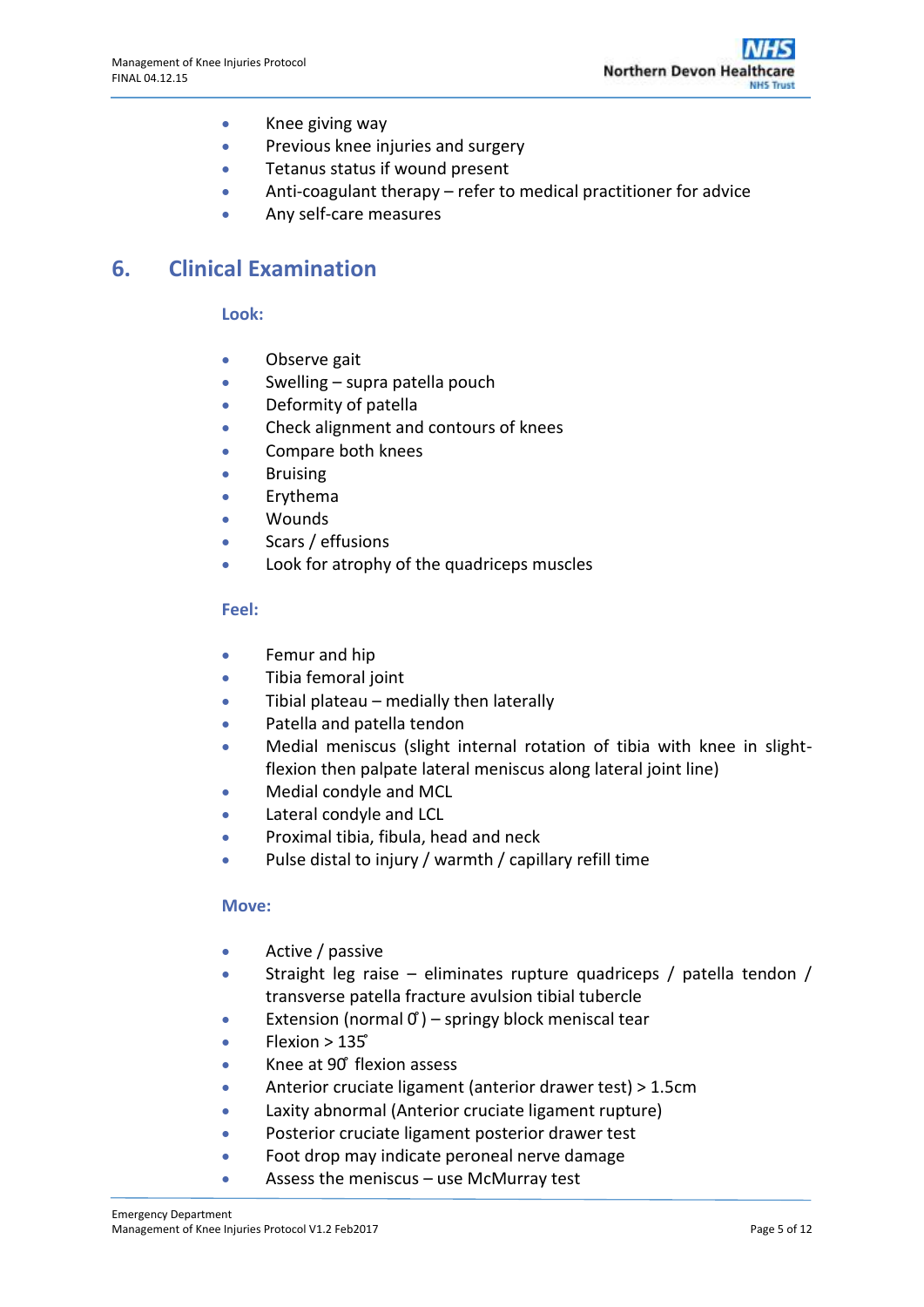• Assess for effusion – pre patellar tap

#### **Investigations:**

- X-rays
- Use the Ottawa knee rule for AP and lateral views of the knee if appropriate

### <span id="page-5-0"></span>**7. Treatment Pathway**

#### **Collateral Ligament Injuries**

- Analgesia as per Patient Group Direction (PGD) or Over the Counter (OTC) analgesia
- **•** Crutches
- Written advice for quadriceps exercises
- With haemarthrosis refer to orthopaedic team via the ED
- With laxity discuss with GP or ED to arrange follow up

#### **Fractured Patella**

- Consider bipartite patella which looks like a fracture
- Apply knee splint / crutches
- Refer to orthopaedics via the Emergency Department.
- Analgesia as PGD

#### **Dislocated Patella**

- Usually lateral dislocation
- May reduce spontaneously
- May be recurrent
- If competent to do so reduce under entonox as per PGD by gentle extension of knee and X-ray
- If unable to reduce refer to Emergency Department for reduction and continue analgesia
- Knee splint and fracture clinic follow up

#### **Recurrent Dislocations**

• Refer to fracture clinic

#### **Cruciate Ligament Rupture**

- Anterior associated with medial ligament and medial meniscus tears
- Positive anterior drawer test and possible haemarthrosis and avulsion of anterior tibial spine
- Posterior positive posterior drawer test
- Maybe haemarthrosis and avulsion of posterior tibial spine
- Refer to orthopaedic team via Emergency Department
- Delayed presentation refer to fracture clinic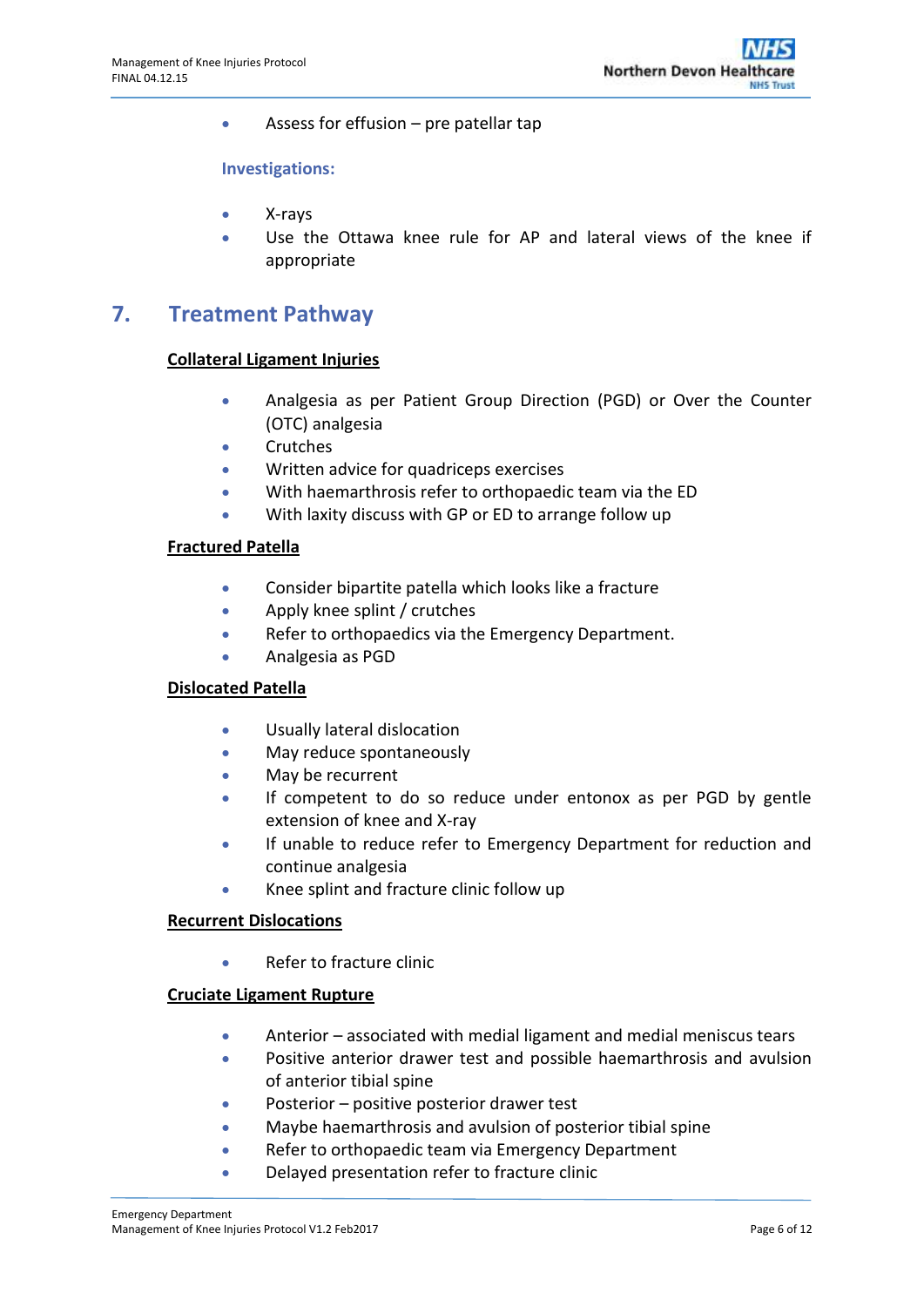#### **Meniscus Injuries**

- Twisting injury, pain, swelling, intermittent locking, feeling of instability
- Joint line tenderness and effusion
- $\bullet$  May be McMurray's positive

#### Treatment:

- Locked knee refer orthopaedic team via Emergency Department
- Possible meniscus tears
- Analgesia as PGD
- **•** Crutches
- Clinic or discuss with GP or ED to arrange appropriate follow up

#### **Proximal Fibular Fractures**

May be part of Maisonneuve fracture of medial ankle

#### **7.1.** Treatment:

- Analgesia as PGD
- Check peroneal nerve for foot drop
- Crutches
- **•** Fracture clinic

#### **Tibial Plateau Fractures**

- Associated with ligamentous rupture
- **•** Look for swelling and haemarthrosis

#### Treatment:

- Analgesia as PGD
- **•** Knee splint
- Refer to orthopaedics via Emergency Department

#### **Ruptured Quadriceps Tendon**

- Unable to straight raise leg
- Palpable defect in muscle insertion
- Analgesia as PGD
- Refer to orthopaedics via Emergency Department

#### **Ruptured Patellar Tendon**

- Unable to straight leg raise
- Palpable defect in patellar tendon and high riding patella
- Possible avulsed tibial tuberosity
- Analgesia as PGD
- Refer to orthopaedics via Emergency Department

#### **Dislocated Knee**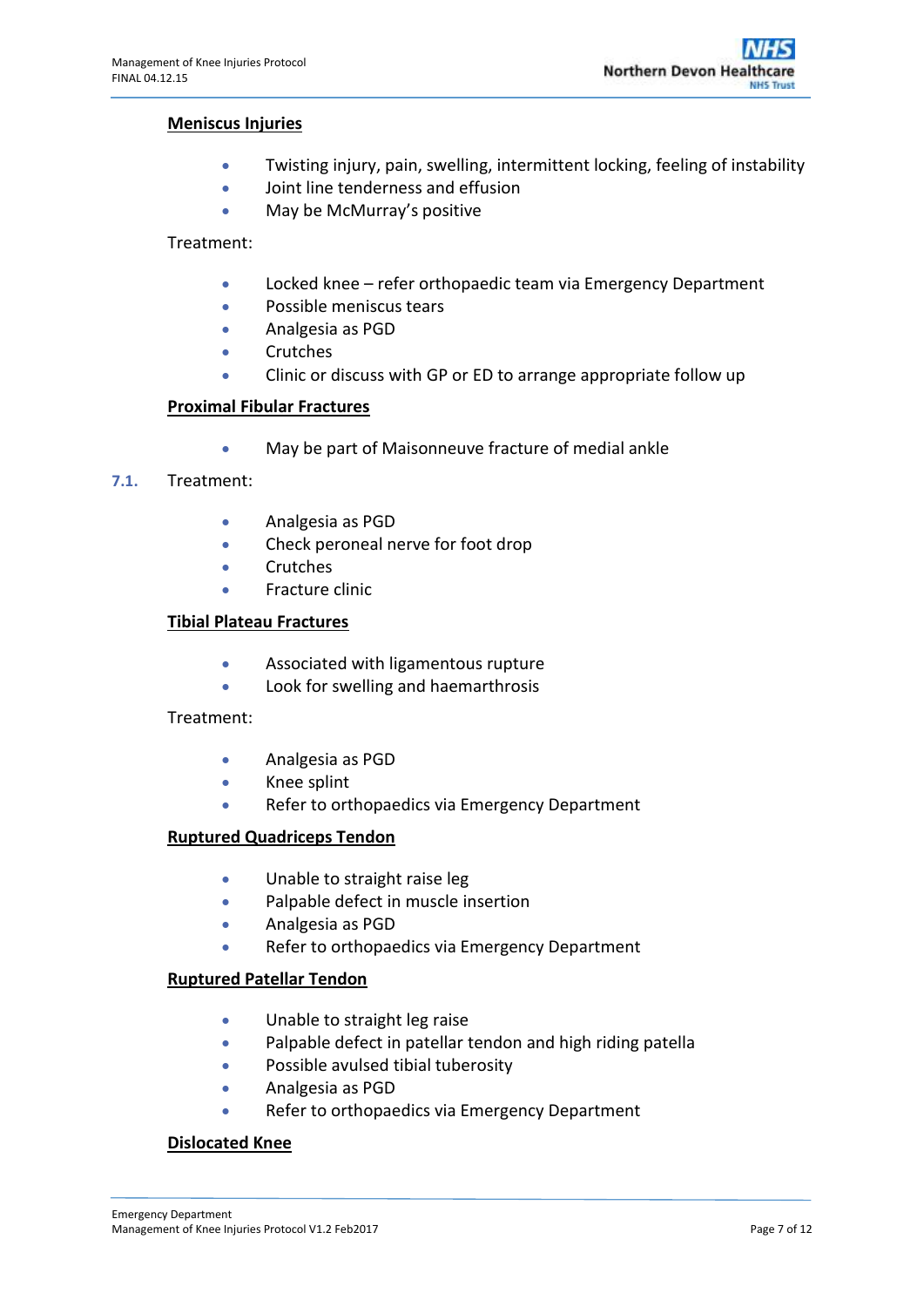- Give analgesia as PGD
- Refer as emergency to Emergency Department

#### **Osgood – Shlatter's Disease**

- Affects boys 10-15 years especially
- Recurrent pain and swelling over the tibial tubercle
- X-rays may indicate fragmented tibial epiphysis
- **•** Treat with OTC analgesia
- Rest
- GP follow up

#### **Bursitis**

- Associated with kneeling
- Pre-patellar and infrapatellar

#### Treatment:

- OTC non-steroidal anti-inflammatory medicines
- Rest
- GP follow up
- If infection suspected refer to medical practitioner

### <span id="page-7-0"></span>**8. Discharge Pathway**

Ensure patient is issued with appropriate advice sheet (if available) and that patient understands the need to return if symptoms change or worsens.

#### **DOCUMENTATION TO BE COMPLETED**

- Clinical treatment record as per Documentation & record keeping policies. Copy of clinical treatment record to General Practitioner; to be sent to surgery as per Record keeping policy.
- For patients being transferred to secondary care, ensure a copy of the clinical treatment record is sent with patient. A copy will also be sent to surgery in normal manner.

**For patients seeing their General Practitioner in next 24 hours ensure patient is given a copy of the clinical treatment record to take with them. A copy will also be sent to surgery in the normal manner.**

#### **BEFORE DISCHARGE ENSURE:**

Those patients who have been referred for further acute intervention has appropriate transport to meet their needs, all relevant treatment has been prescribed and administered and correct information and documentation is given to the patient.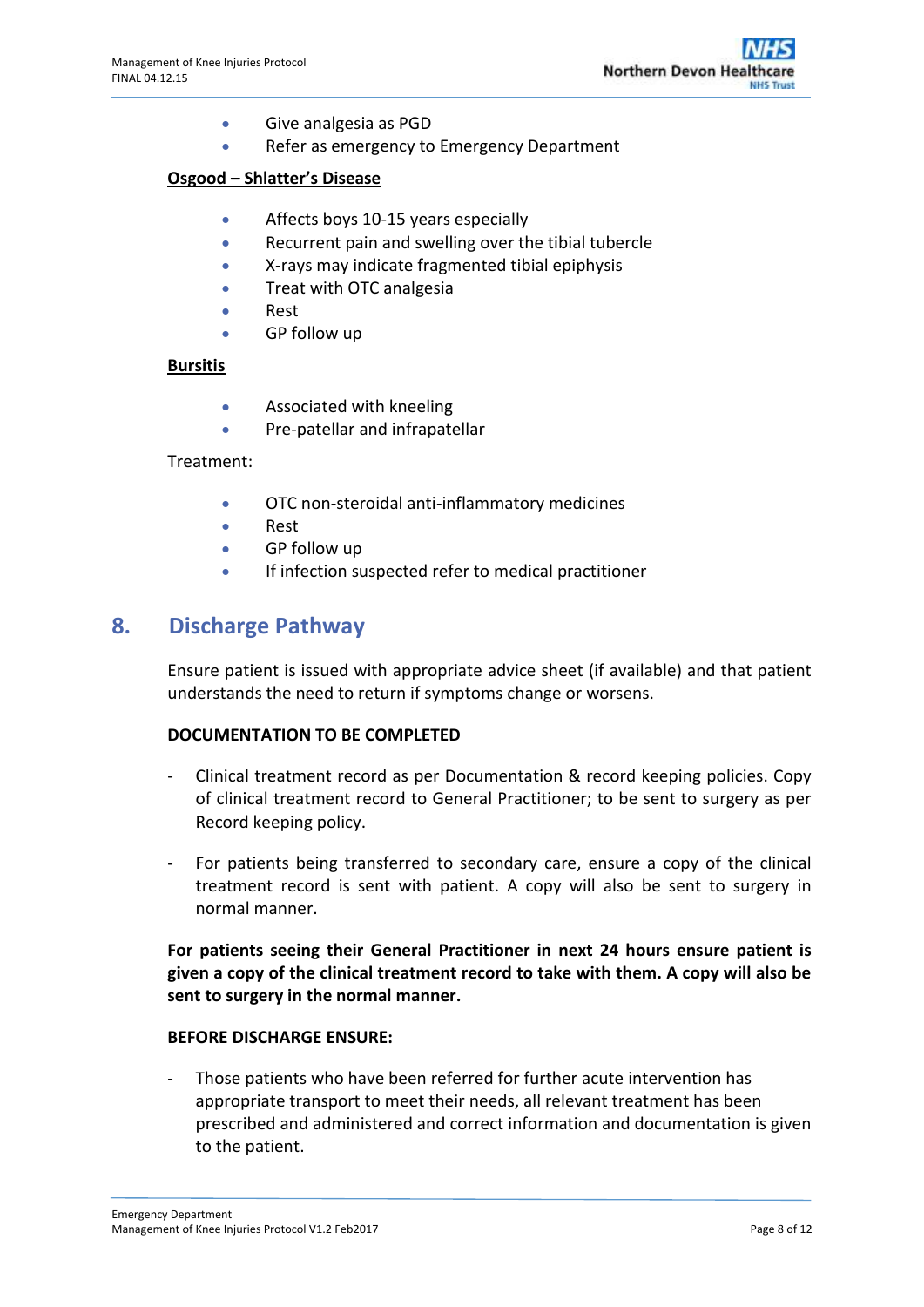- The patient understands that if condition deteriorates or they have further concerns they should seek further advice.
- The patient demonstrates understanding of advice given during consultation.
- The patient has been provided with written advice leaflet to re-enforce advice given during consultation.
- The patient demonstrates an understanding of how to manage subsequent problems.

### <span id="page-8-0"></span>**9. References**

Bickley LS Szilagyi PG (2013) Bates' Guide to Physical Examination and History taking. Philadelphia: Lippincott Williams and Wilkins

Clinical Knowledge Summaries( Nice2011) Knee Injuries

Emergency Department Guidelines (2012) NDHTC

McRae R(2006) Orthopaedics and Fractures (2nd Edition) Edinburgh: Churchill Livingstone

Stiell IG et al.(1997) Implementation of the Ottawa Knee Rule for the Use of Radiology in Acute Knee Injuries JAMA 278:2075-9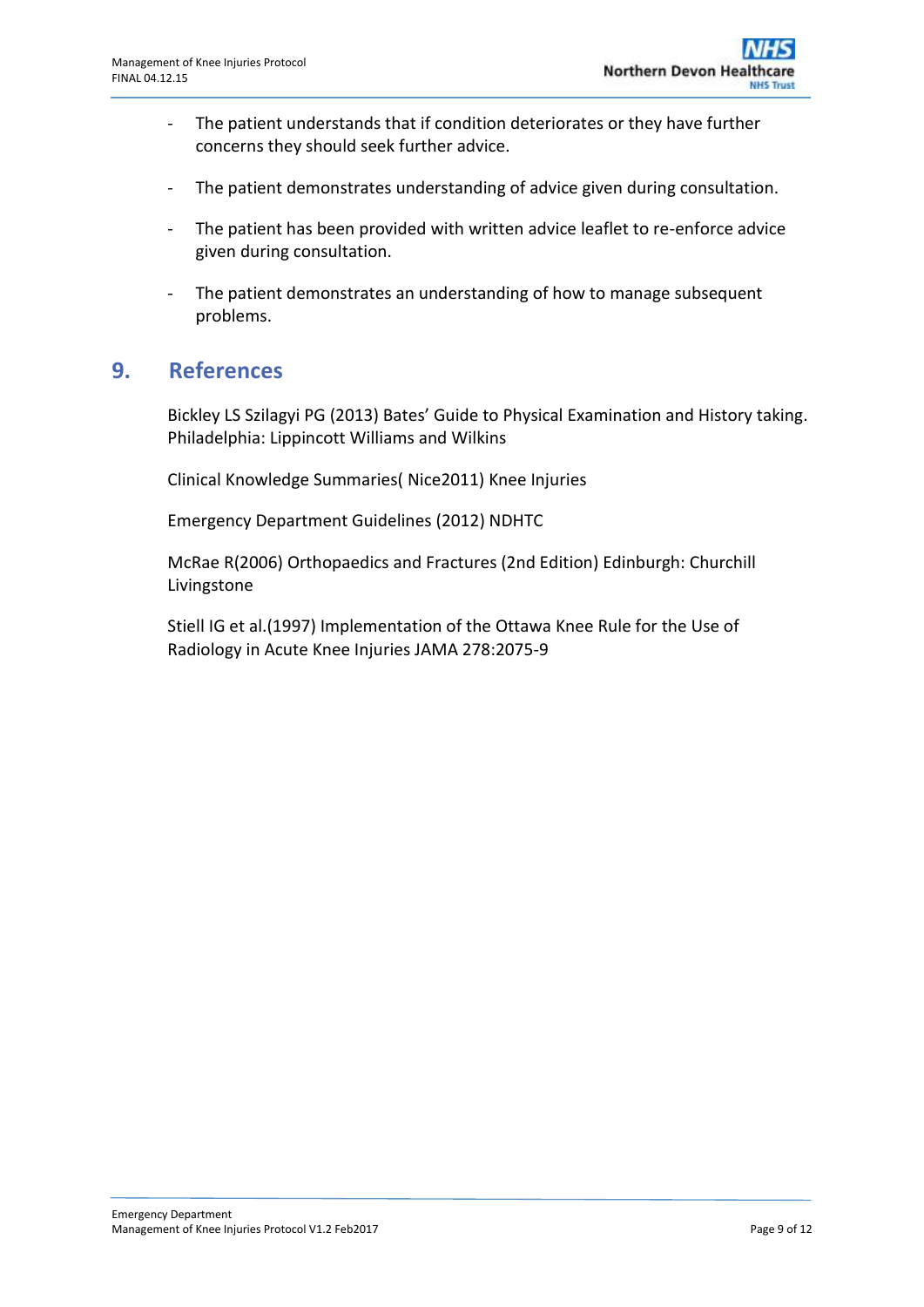#### <span id="page-9-0"></span>**APPENDIX A – Essential Documentation for All Patients Attending Unit or Centre**

#### **Adults Consent**

Gain consent to be seen by a nurse practitioner

Gain consent for treatment and sharing information

#### **Clinical Presentation**

If unwell assess for:

- Airway
- **Breathing**
- Circulation
- Disability
- Exposure

Document a full set of observations including neurological observations including Glasgow coma score if applicable.

Record EWS: if 7 or above arrange immediate transfer to secondary care.

Document pain score using numeric rating scale. For cognitively impaired patients document any signs of pain (e.g. grimaces or distress).

#### **Safeguarding**

- Assess for mental capacity and if person is a vulnerable adult.
- Assess for learning disability and whether patient has a hospital passport in place.
- Assess for risk of domestic abuse.
- Assess falls risk. Complete falls referral if applicable.
- Document names of persons accompanying patient.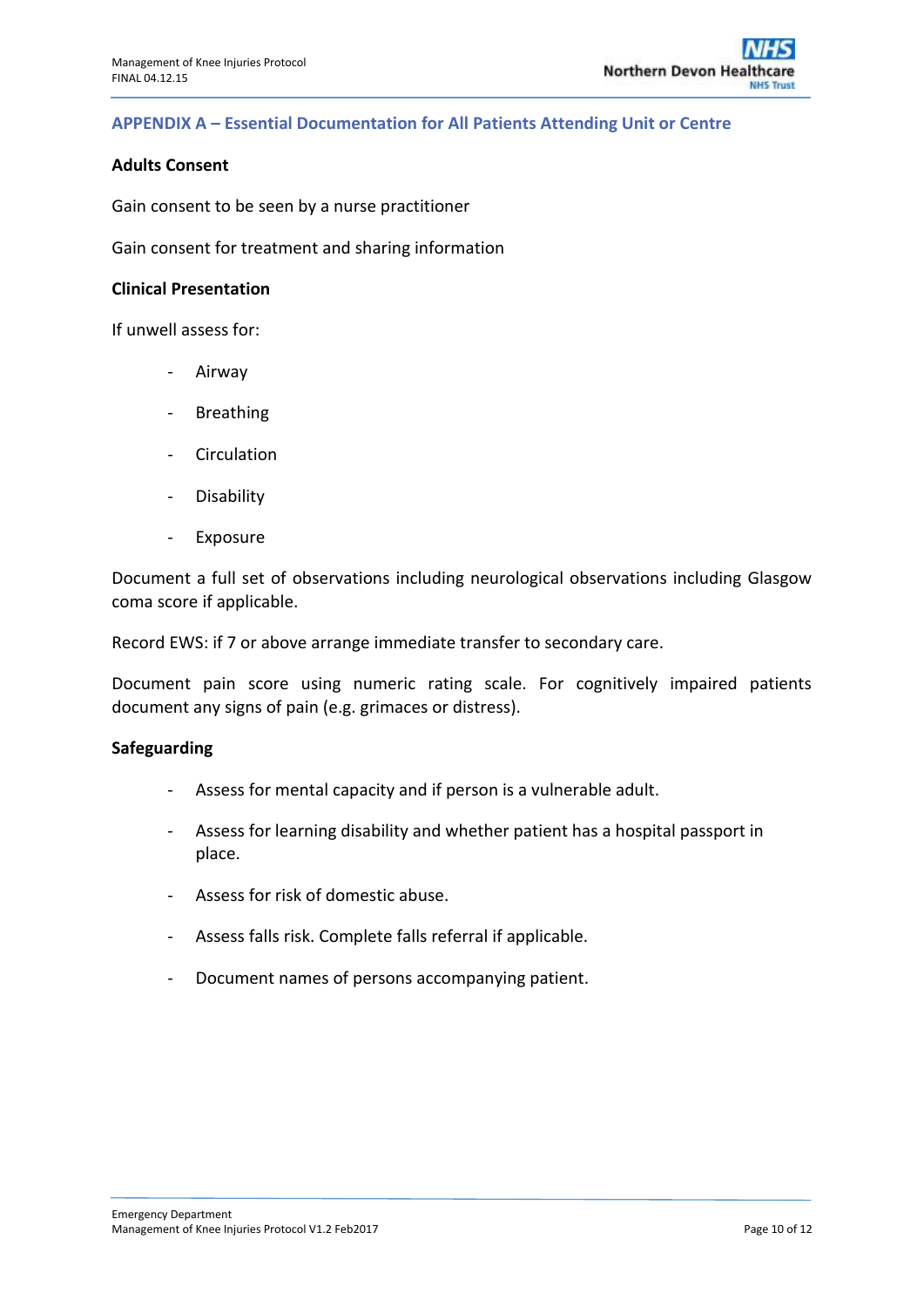#### <span id="page-10-0"></span>**APPENDIX B – Essential Documentation for All Patients Attending Unit or Centre**

#### **Child and Young Persons under 18 Years Old Consent**

Gain consent to be seen by a nurse practitioner

Gain consent for treatment and sharing information

Assess and document Gillick competency according to Fraser guideline if applicable.

Document name of person's accompanying patient.

#### **Clinical Presentation**

If unwell assess for:

- Airway
- Breathing
- Circulation
- Disability
- Exposure

Record PEWS: if any one parameter is triggered transfer to secondary care or seek advice from medical practitioner.

Use guideline Traffic Light System (NICE) 2013 if applicable.

Use guideline Feverish Illness (NICE) 2013 if applicable.

Document pain score using FLACC, Wong Baker Faces or numeric rating scale.

#### **Safeguarding**

- Assess safeguarding
- Assess for domestic abuse in the home
- Assess for learning disability

DOCUMENT ALL FINDINGS IN THE CLINICAL TREATMENT RECORD AND ACT ON THEM FOLLOWING NDHCT GUIDELINES.